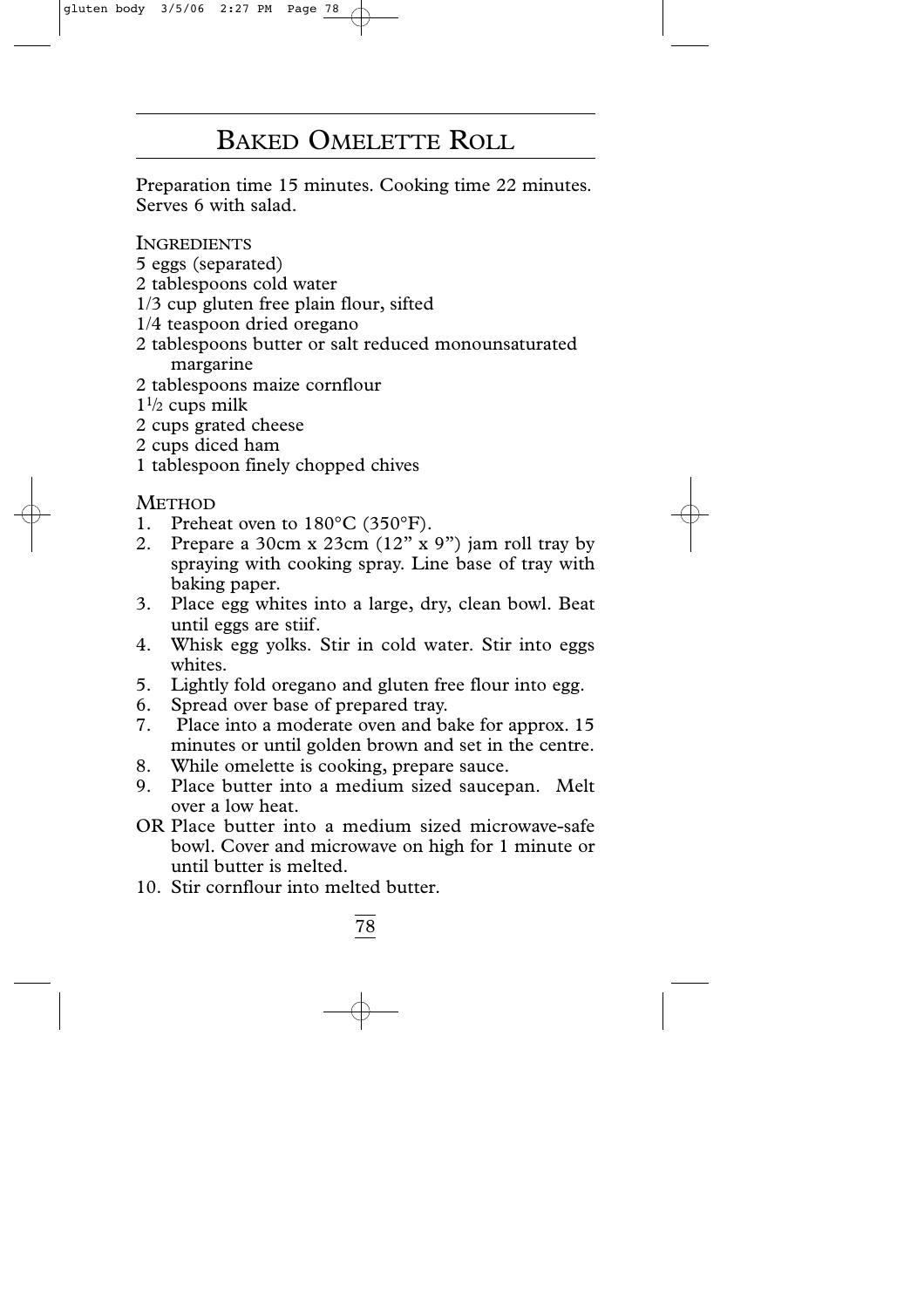- 11. Return saucepan to heat and cook, stirring continuously for 30 seconds.
- OR Microwave on high for 30 seconds and stir.
- 12. Gradually stir in milk.
- 13. Return to heat and cook until sauce thickens,stirring continuously.
- OR Microwave on high for 30 seconds and stir. Continue to microwave on high, stirring at 30 second intervals until sauce thickens.
- 14. Stir in  $\frac{1}{2}$  cup grated cheese, ham and chives.
- 15. When omelette is cooked remove from oven and allow to stand for 3 minutes.
- 16. Spread sauce over omelette. Roll up from wide side, as for a jam roll. Allow to remain wrapped in baking paper for 5 minutes.
- 17. Remove baking paper and place omelette roll onto a clean sheet of baking paper on tray.
- 18. Sprinkle remaining cheese over roll.
- 19. Bake for a further 7 minutes until cheese is melted.
- 20. Slice and serve hot or cold as desired.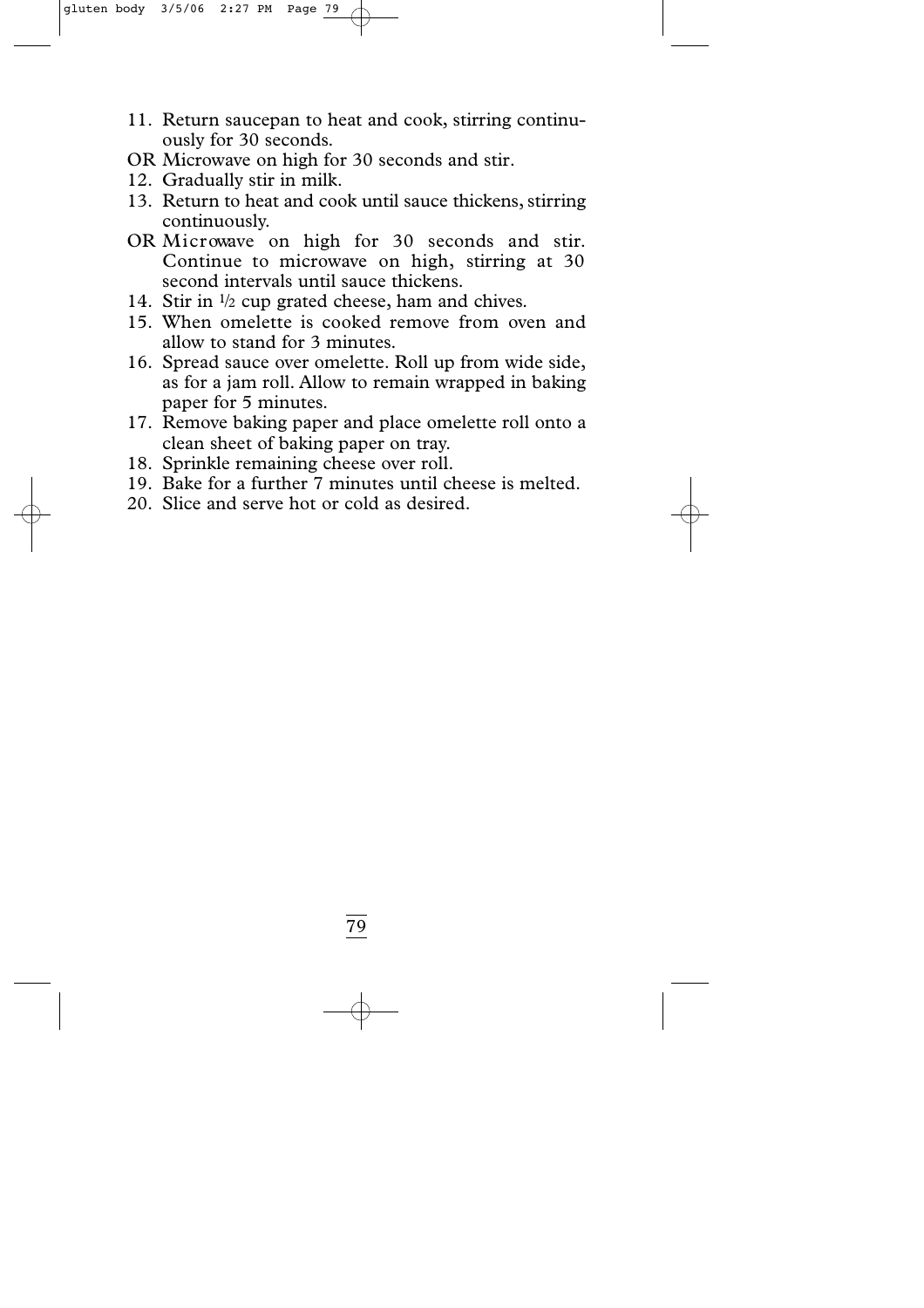## PRAWN ASPIC MOULDS

This recipe is excellent for entertaining as it makes 15 small moulds. The moulds are delicious to serve as an appetiser or entrée. Larger moulds can be used if desired.

Preparation time 20 minutes (allow time for moulds to set, about 2 hours).

Makes 15 small moulds.

**INGREDIENTS** 

- 2 tablespoons finely diced carrot
- 2 tablespoons finely diced pumpkin
- 2 tablespoons finely chopped snow peas
- 2 tablespoons finely chopped celery
- 1 x 200g (7oz) can peeled prawns
- 1 x 440g (1lb) can asparagus cuts
- 2 tablespoons cold water
- $2 \times 10$ g ( $\frac{1}{3}$ oz) sachets gelatine

boiling water

1 teaspoon concentrated gluten free vegetable stock freshly ground black pepper (as desired) lettuce leaves (for serving)

- 1. Lightly steam carrot, pumpkin, snow peas and celery.
- OR Place carrot, pumpkin, snow peas and celery onto a flat microwave-safe plate. Cover with vented plastic wrap and microwave on high for 1 minute.
- 2. Strain liquid from prawns and asparagus and reserve liquids.
- 3. Pour cold water into a small bowl. Stir in gelatine and leave for 2 minutes.
- 4. Pour reserved liquids from prawns and asparagus into a measuring jug. Make up to 2 cups of liquid with boiling water. Add vegetable stock and stir until dissolved. Stir in freshly ground black pepper. Pour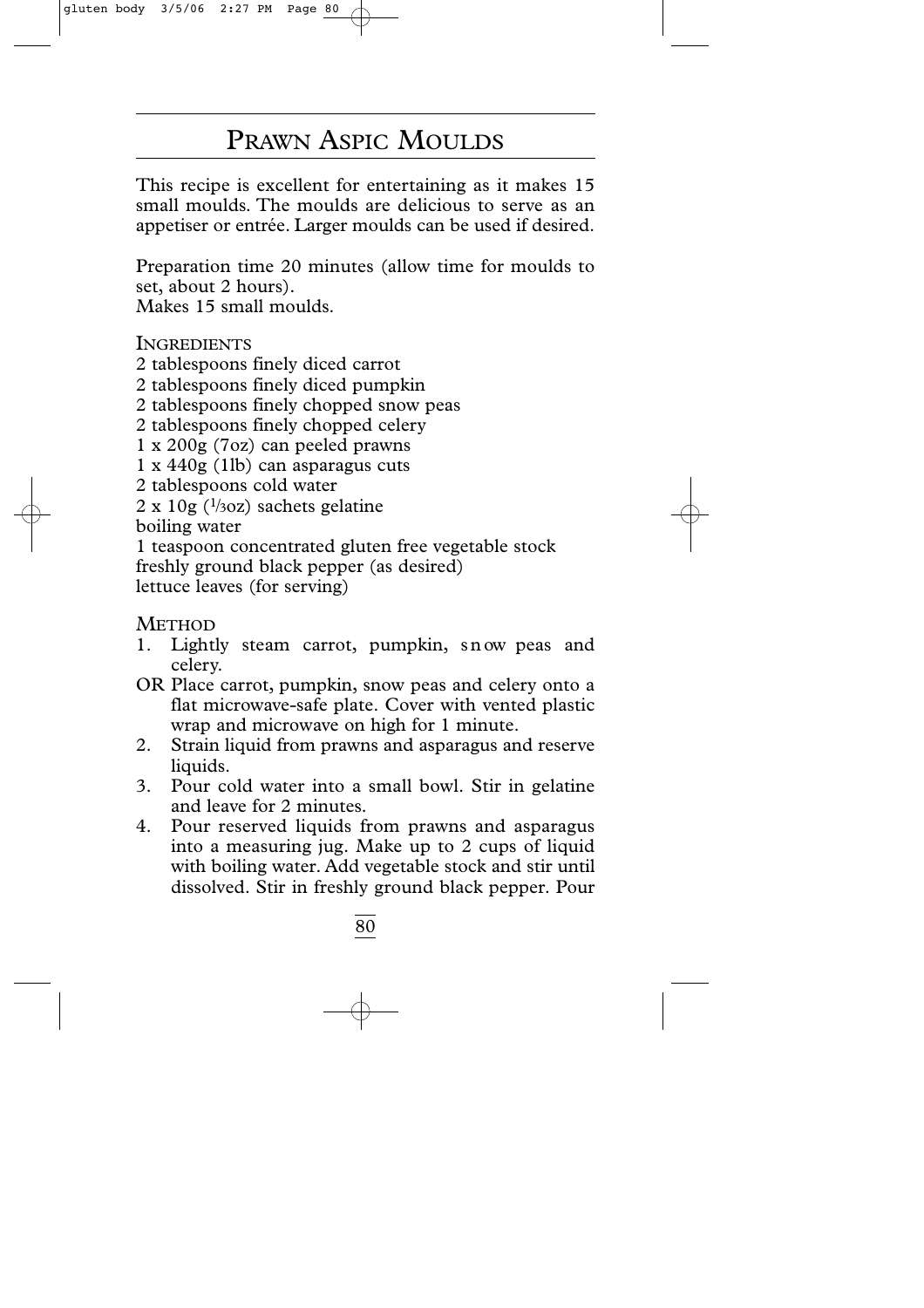into soaked gelatine.

- 5. Place soaked gelatine into a small saucepan. Cook over a gentle heat until liquid boils and gelatine dissolves. Allow to cool slightly.
- OR Place soaked gelatine into a small microwave-safe bowl and microwave for approx. 1 minute on high or until liquid boils and gelatine dissolves. Allow to cool slightly.
- 6. Place 15 small moulds onto a flat tray to facilitate handling.
- 7. Arrange prawns attractively in bottom of moulds. Pour a small quantity of liquid over prawns. Place moulds into refrigerator and allow to set (approx. 5- 10 minutes).
- 8. Remove moulds from refrigerator and arrange vegetables in moulds.

Pour remaining liquid evenly into moulds.

- 9. Refrigerate moulds until firm (at least 2 hours or overnight).
- 10. To serve, dip each mould in hot water for a couple of seconds and unmould onto a bed of lettuce.

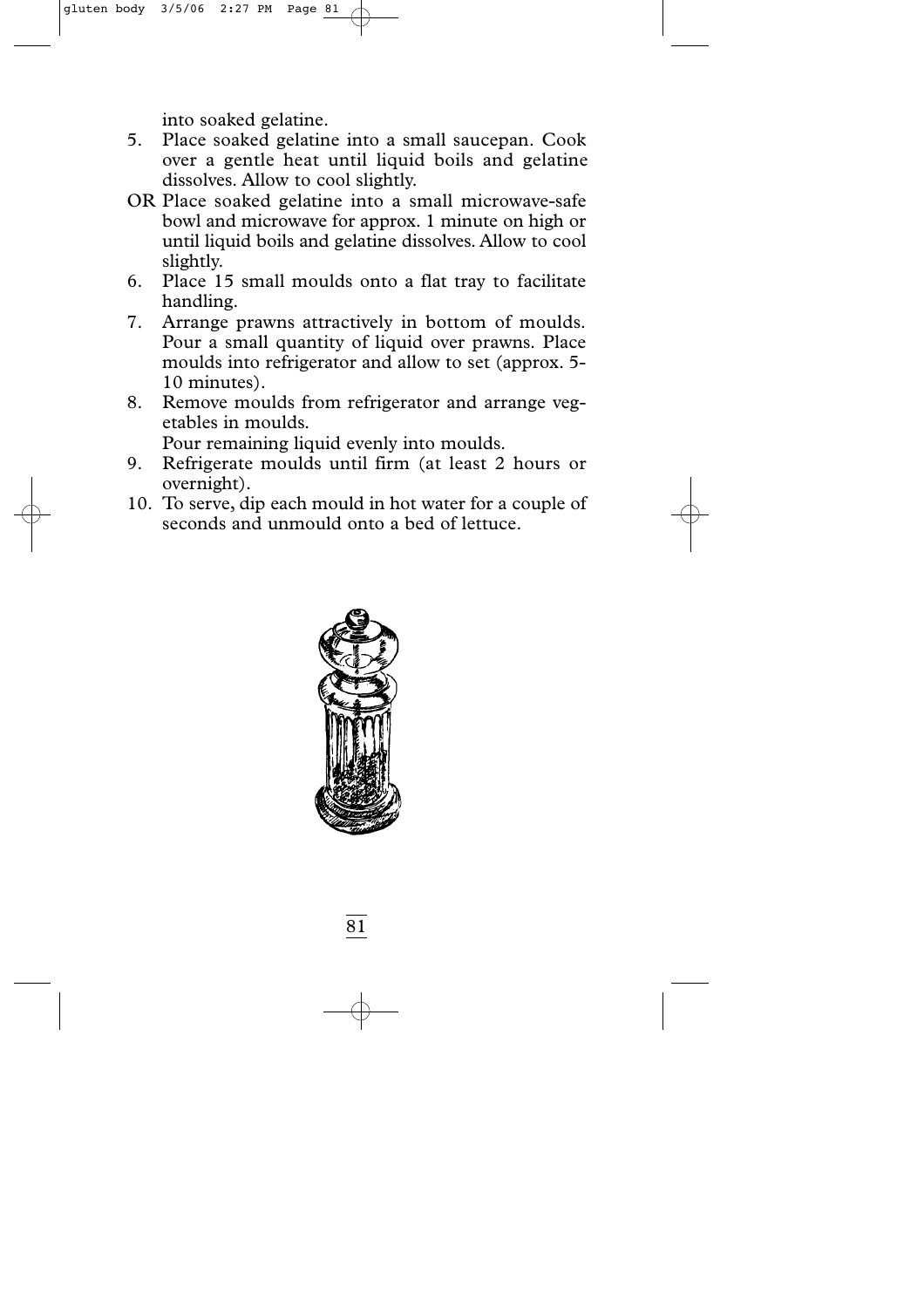# SALMON PÂTÉ

This is a very tasty pâté served with rice crackers. It can be served with pre-dinner drinks or as an entrée. It is necessary to make this pâté the day before it is required. Freshly cooked salmon can be used in place of canned salmon.

Preparation time 20 minutes. Serves 6-8 as an entrée.

**INGREDIENTS** 1 x 440g (1lb) can pink salmon 3 tablespoons cold water  $1 \times 10$ g ( $\frac{1}{3}$ oz) sachet gelatine  $\frac{1}{2}$  cup chopped shallots  $\frac{1}{2}$  cup dry white wine 1 teaspoon gluten free concentrated vegetable stock 250g (8oz) light Philadelphia cream cheese freshly ground black pepper (as desired) 1 tablespoon chopped mint lettuce leaves (for serving)

- 1 . Lightly oil a medium sized mould or basin suitable for pâté.
- 2. Remove bones from salmon and discard. Place salmon and liquid into the bowl of an electric food processor or blender.
- 3. Place water into a small saucepan and stir in gelatine. Allow to stand for 2 minutes. Heat over a low heat to melt gelatine. Pour into blender.
- OR Place water into a small microwave-safe bowl and stir in gelatine. Allow to stand for 2 minutes. Microwave on high for 1 minute. Pour into blender.
- 4. Add remaining ingredients to blender and blend until smooth.
- 5. Pour into prepared mould.
- 6. Cover and refrigerate overnight.
- 7. To serve, unmould onto a bed of lettuce leaves.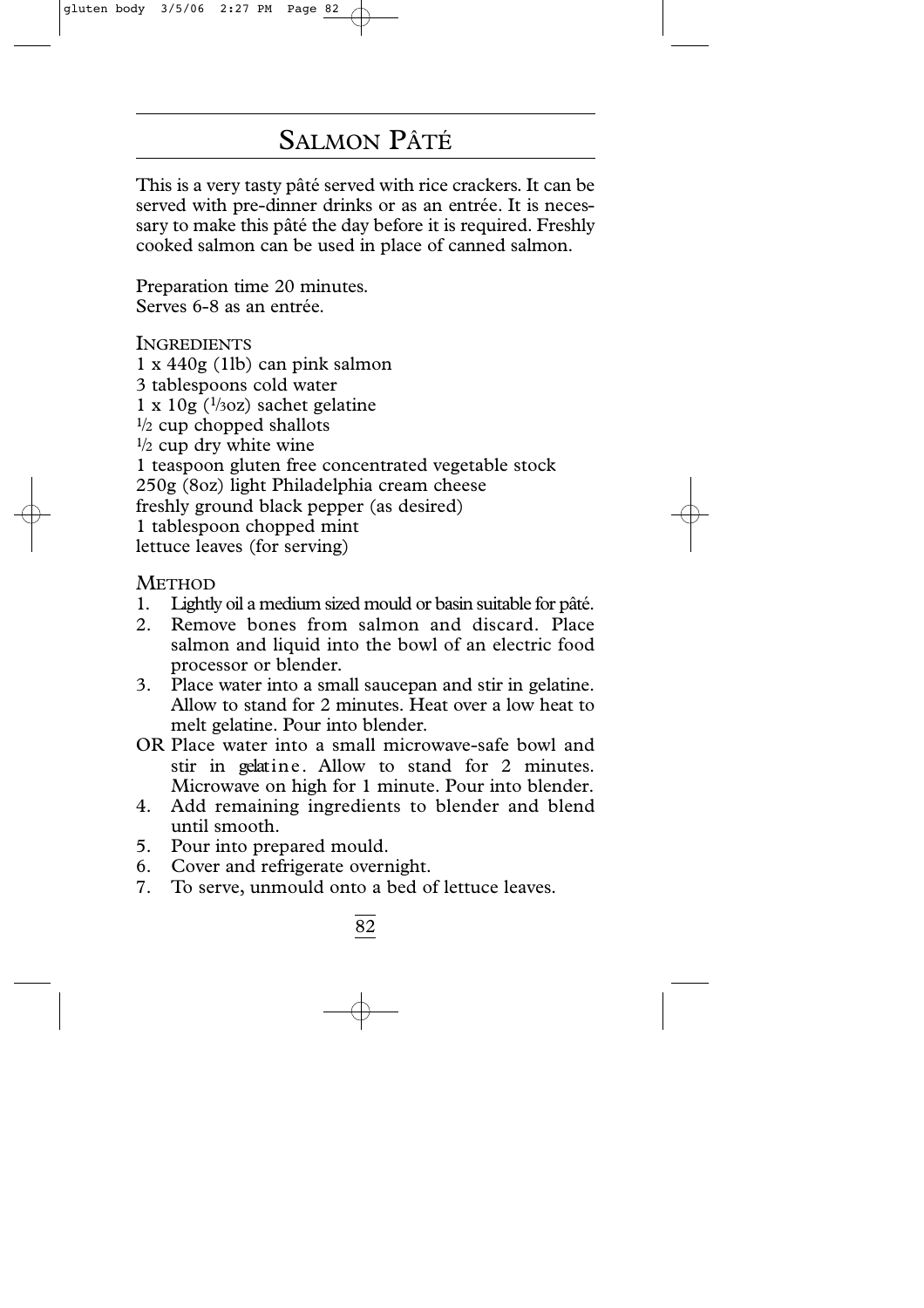## SARDINE DIP

This dip is very easy to make and is suitable to serve, with rice crackers, at a party. It needs to be made at least 2 hours before it is required. It is best made overnight to allow full development of flavour.

Preparation time 5 minutes + 2 hours.

**INGREDIENTS** 

250g (8oz) light Philadelphia cheese

 $1 \times 110$ g (3<sup>1</sup>/30z) can gluten free sardines

finely grated rind and juice of  $\frac{1}{2}$  a lemon

1 clove garlic, peeled and crushed

1 tablespoon finely chopped parsley

 $\frac{1}{4}$  teaspoon freshly ground black pepper

- 1. Place ingredients into the bowl of an electric food processor or blender and mix until smooth (or beat ingredients well by hand).
- 2. Pour into a serving bowl.
- 3. Seal bowl and refrigerate overnight (or at least 2 hours) before serving.

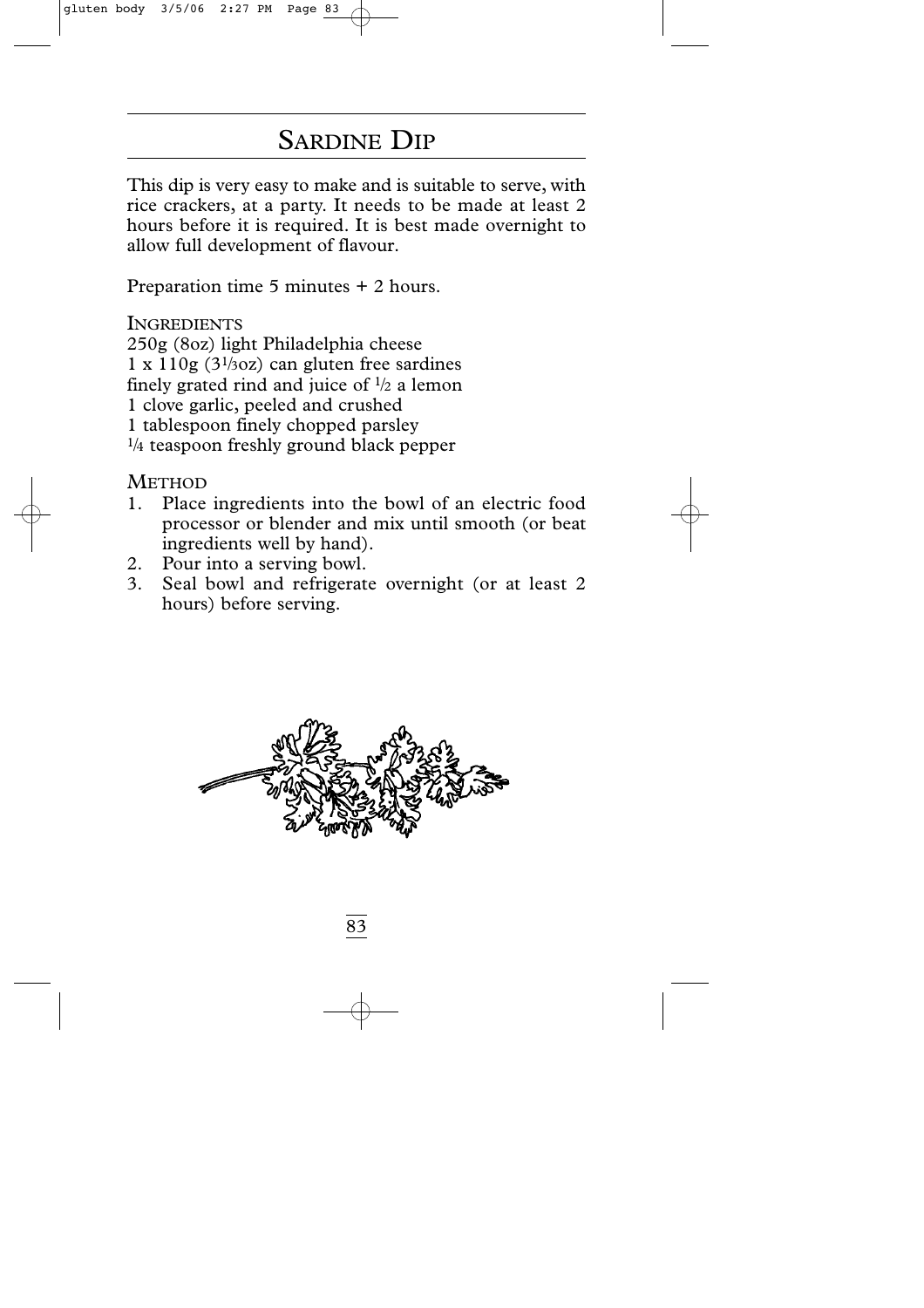## SMOKED SALMON SUSHI

Sushi is usually made with raw fish, however this variation uses smoked salmon. It is a nice variation to the traditional recipe.

Preparation time 40 minutes (includes 10 minutes cooling time). Cooking time 15 minutes. Serves 6.

**INGREDIENTS** 

- 2 cups doongara rice (Rice must be thoroughly cooked so sushi will hold together. Doongara rice is used as it has a lower GI).
- 3 cups cold water
- $\frac{1}{2}$  cup rice wine
- 2 tablespoons sugar
- pinch salt (as desired)
- 6 nori sheets
- 11 ⁄2 tablespoons gluten free lite mayonnaise
- 1 ⁄2 teaspoon wasabi paste
- 1 avocado
- 2 tablespoons lemon juice
- 200g (71 ⁄2oz) smoked salmon
- 1 ⁄2 cup gluten free soy sauce
- 2 tablespoons mirin

- 1. Wash rice and drain.
- 2. Combine rice and water in a saucepan. Cover with a lid and bring to the boil. Reduce heat and cook with lid on for 12 minutes or until all the water is absorbed and rice is tender. Remove from heat. Leave lid on and allow to cool slightly.
- OR Place rice and water into a microwave rice steamer. Microwave on high for 2 minutes. Continue to microwave on medium high for approx. 5 minutes or until rice is tender.